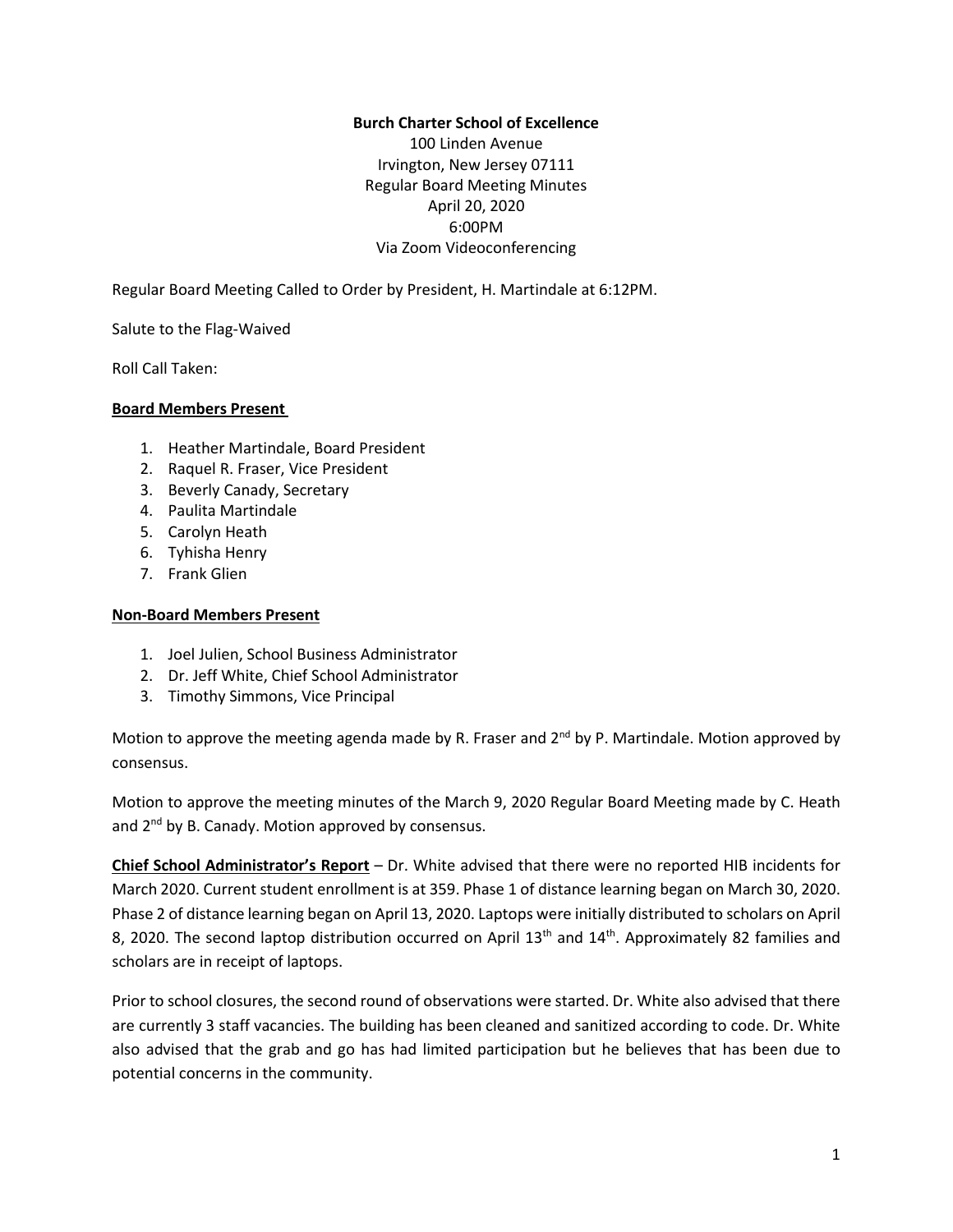Dr. White presented on the annual NJDOE School Performance Report. He provided a detailed review of the data for the Board and public. Referring to the Accountability Educators for Burch over the past three years, Dr. White noted that the School's proficiency performance has improved. However, Burch has not met State benchmarks/standard in ELA and Math. He noted that ELA proficiency has gone up from 26-44- 53 and Math proficiency has gone up from 24-29-31. On the other hand, Dr. White noted that there is improvement in the growth measures. The current model measures an individual student against him or herself. For ELA, growth measures have improved from 21-53-58 and Math has improved from 24-31-38. Dr. White noted that the goal is to meet state standard in both growth and proficiency. Additionally, chronic absenteeism has also improved significantly at Burch. Dr. White noted that the State standard is 9% and Burch is at 6%. Dr. White noted that student participation in the assessment is at 100% which is excellent. He noted that in total, growth in ELA is solid but the goal is to meet State proficiency in both areas.

Dr. White provided the Board and public with an overview of the Response to Intervention (RTI) model. He noted that RTI is a research-based model of intervention with three tiers: Tier 1 islevel; Tier 2 indicates a little below level (some skill gapping) and Tier 3 indicates a scholar who is in need of intensive intervention. The model promotes direct instruction based on a scholars' specific academic needs. For example, a scholar will receive continued instruction from their educator. However, they will periodically be removed from their classroom to target the scholar's specific need. This will help bring our scholars up to their appropriate skill level. This model is very intense and data driven to ensure that instruction is closing the skill gap, with the intent that scholars will eventually be released from the program. Dr. White intends to implement this model for the 2020-2021 school year.

#### **New Business**

**Approval of the March 2020 Treasurer's Report, Resolution No. 04202020-001**-Presented by F. Glien along with a written report that was provided to the Board. The ending balance was \$191,783.31. Mr. Glien noted that all of the accounts have been reconciled.

**Approval of the April 2020 Bill List, Resolution No. 04202020-002—**Presented by J. Julien along with a written report that was provided to the Board. J. Julien made note of line items that were over \$1,000. J. Julien advised that the total bill list is \$253,736.64.

**Approval of the March 2020 Board Secretary Report, Resolution No. 04202020-003—**Presented by J. Julien along with a written report that was provided to the Board. J. Julien noted that a financial deficit still exists of \$167,060. He also addressed concerns regarding preferred meals and breakfast to go. He noted that this report is as of March 31, 2020 and he will provide more detailed projections.

Motion to consolidate and approve **Resolution No. 04202020-001**, **Resolution No. 04202020-002** and **Resolution No. 04202020-003** made by P. Martindale and 2 nd by B. Canady. Motion passed.

# **Resolutions**

# **Committee Reports**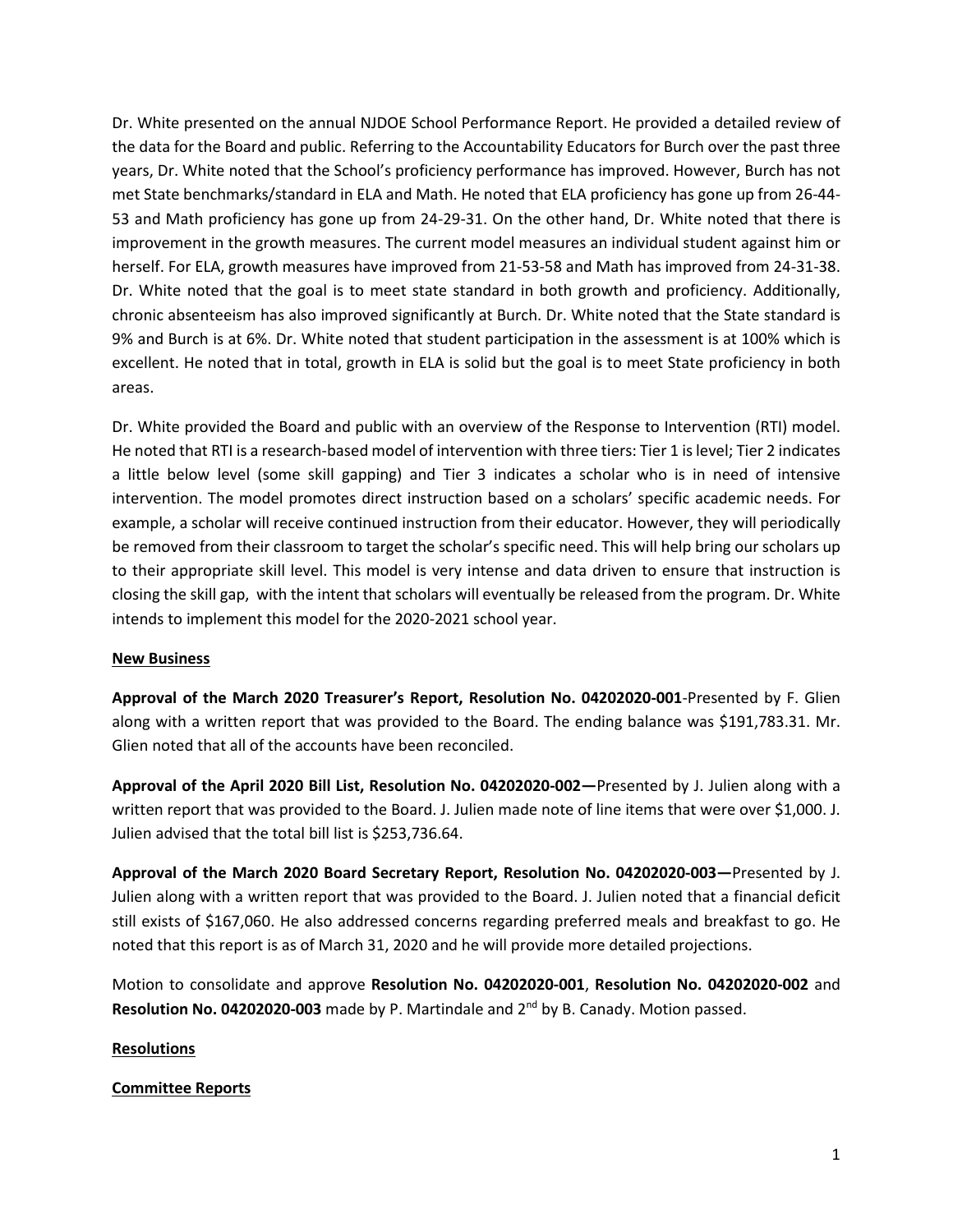## **1. Executive/Legal**-

**a.** Attorney Cole advised that an update on the critical policies has been placed on hold until further notice. She also provided a detailed update regarding the status of the rent negotiations, including strategy meetings and reporting that will be compiled.

# **2. Curriculum**-N/A

# **3. Building and Grounds**-N/A

## **4. Finance**-

**a.** Approval of **Resolution No. 04202020-004**-Resolution to approve the 2020-2021 budget, cash flow and narrative in the amount of \$5,014,015.00. J. Julien advised that the budget is not balanced and there is currently a deficit of \$179,349.00.

Motion to approve Resolution No. 04202020-004 made by R. Fraser and 2<sup>nd</sup> by C. Heath. Motion passed.

## **5. Governance Report**- N/A

- **6. Other**
	- **a.** Approval of **Resolution No. 04202020-005**-Resolution to accept the 2018-2019 School Performance Report.

Motion to approve Resolution No. 04202020-005 made by P. Martindale and 2<sup>nd</sup> by B. Canady. Motion passed.

**b.** Approval of **Resolution No. 04202020-006**-Resolution to approve the 2019-2020 revised calendar. Dr. White advised as to the cause and need of the revised school calendar.

Motion to approve **Resolution No. 04202020-006** made by C. Heath and 2 nd by B. Canady. Motion passed.

**c.** Approval of **Resolution No. 04202020-007**-Resolution to opposing the delay in transmission of property tax revenue to school districts. Joel provided the Board with an update on the need to oppose the delay.

Motion to approve **Resolution No. 04202020-007** made by C. Heath and 2 nd by B. Canady. Motion passed.

**d.** Approval of **Resolution No. 04202020-008**-Resolution to approve the 2020-2021 speech contract with Essex Regional Educational Services Commission.

Motion to approve **Resolution No. 04202020-008** made by C. Heath and 2 nd by B. Canady. Motion passed.